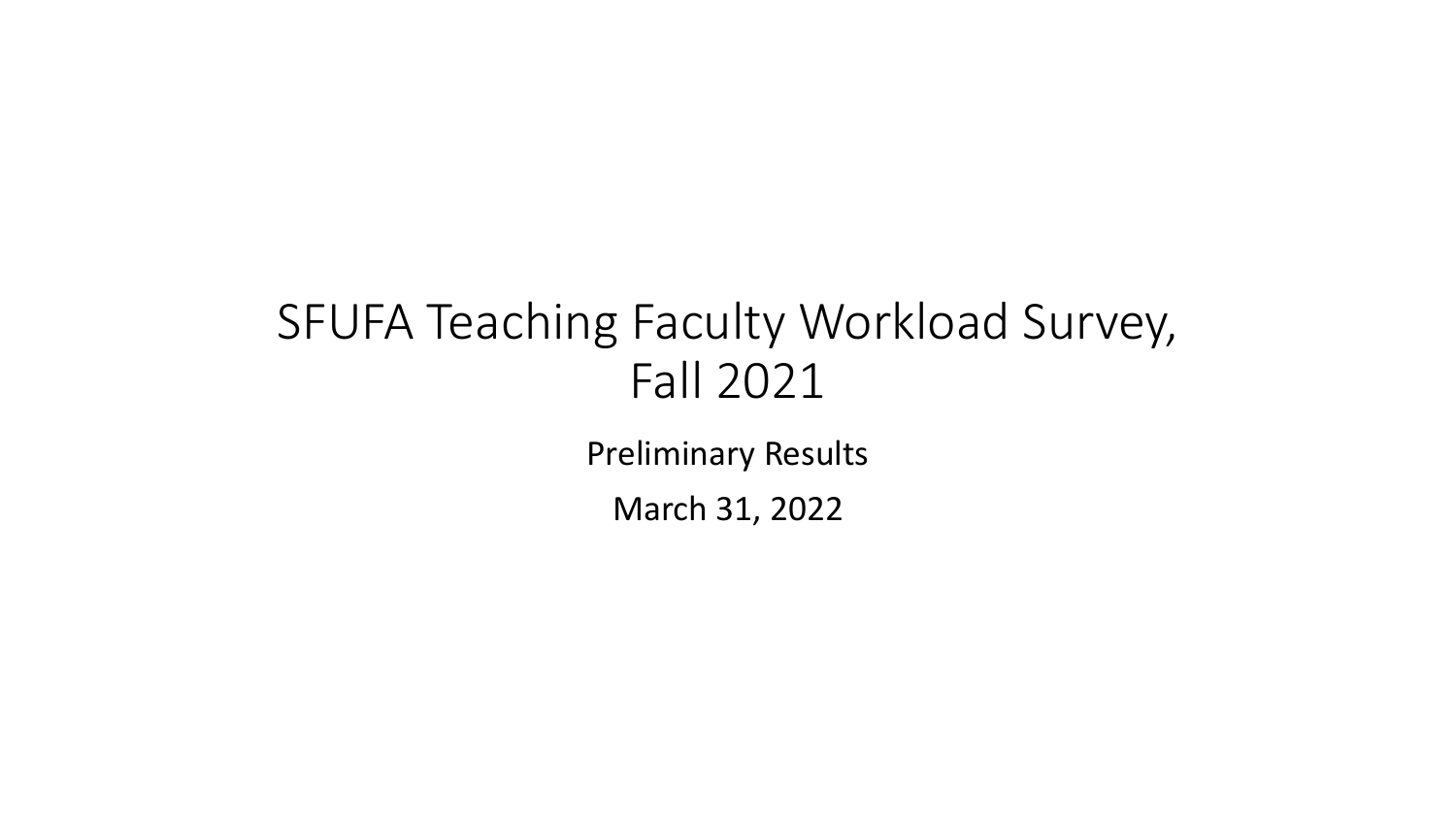## **Teaching Faculty Survey, Fall 2021**

Purpose:

- Examine teaching faculty workloads across SFU
- Explore teaching faculty members perspectives about issues affecting workload
- Identify inequity issues and issues for future follow-up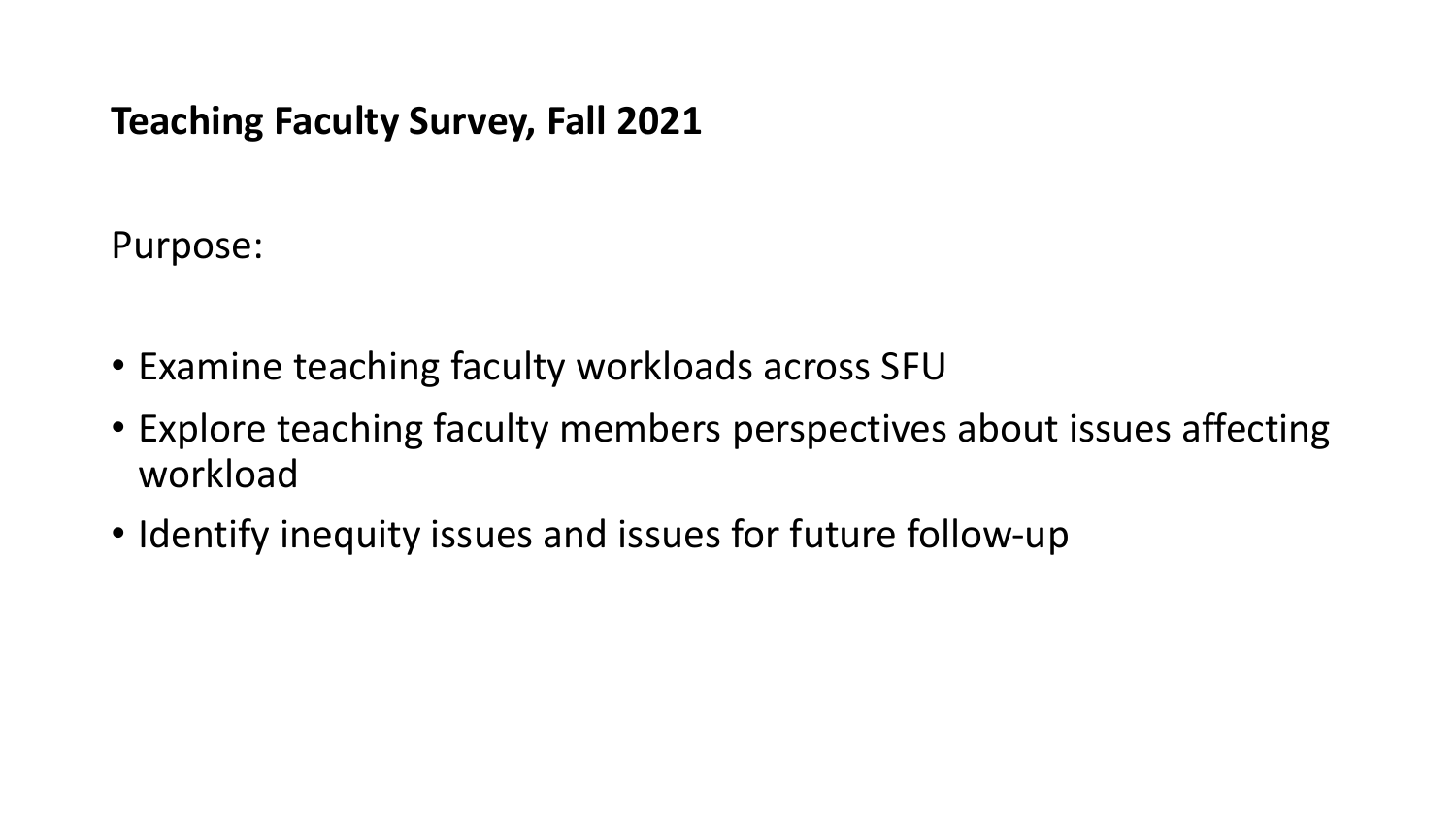# **Teaching Faculty Survey, Fall 2021**

- 1. What is your current rank?
- 2. Are you continuing or limited term?
- 3. What is your department? Faculty?
- 4. What is your official teaching load?
- 5. How many courses did you teach in 2020-21? 2021-22?
- 6. How many different classes will you teach in this two year cycle?
- 7. How many different course preps did you have in this two year cycle?
- 8. Do you supervise graduate students?
- 9. If yes, how many graduate students did you supervise in 2020-2022?
- 10. Do you supervise undergraduate honours students or directed studies students?
- 11. If yes, how many undergraduate students did you supervise in 2020-2022?
- 12. List any teaching related work we have missed.
- 13. List any reasons for a discrepancy between your official load and your actual teaching load in the two year period.
- 14. How are course equivalencies allocated in your department/faculty?
- 15. In your opinion, what factors need to be addressed related to teaching faculty workloads in your department/faculty?
- 16. Additional comments?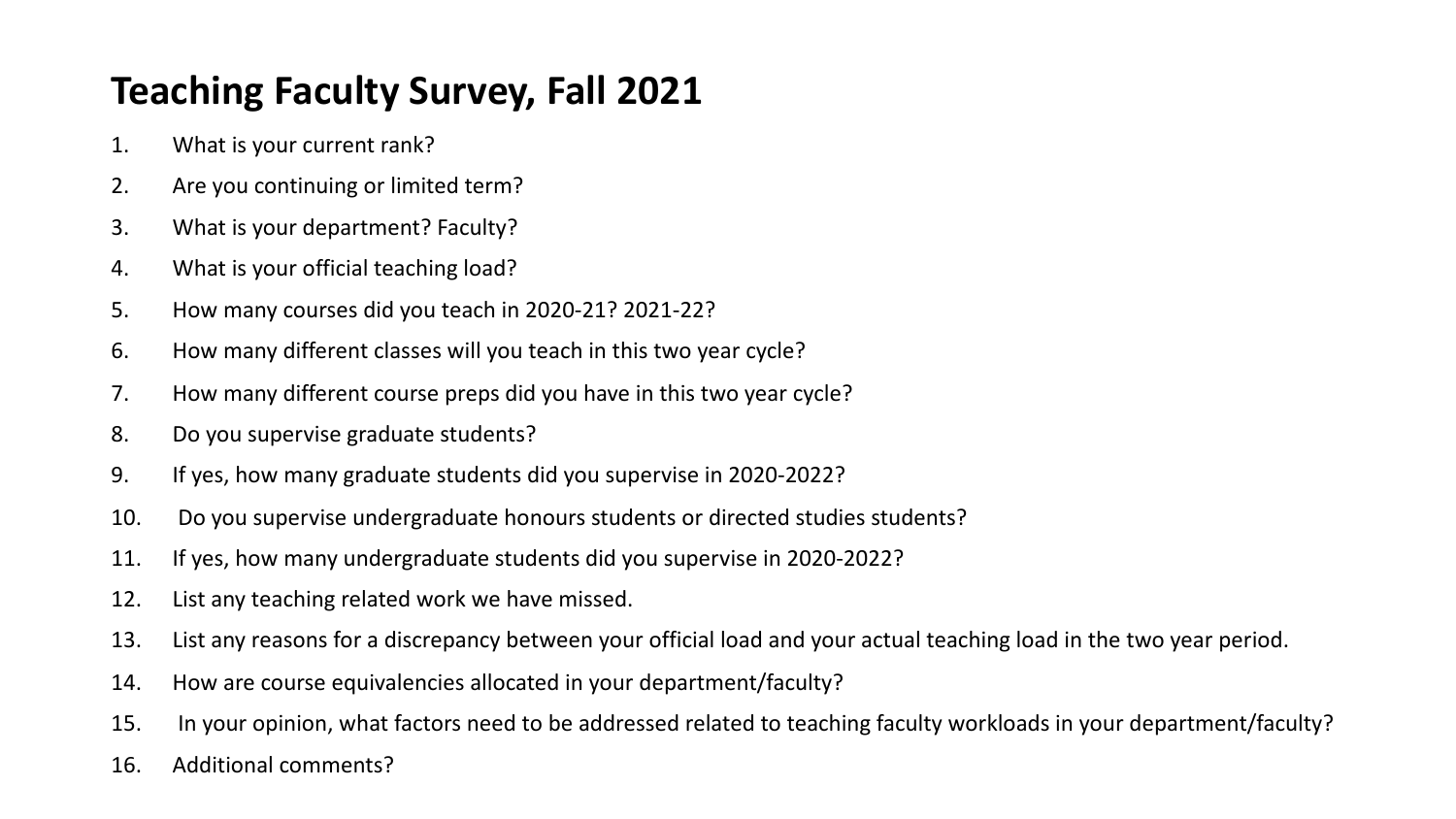#### **Teaching Faculty Survey Respondents (n=84)**



FASS SCI FAS BUS FCAT ENSC EDU ENG FHS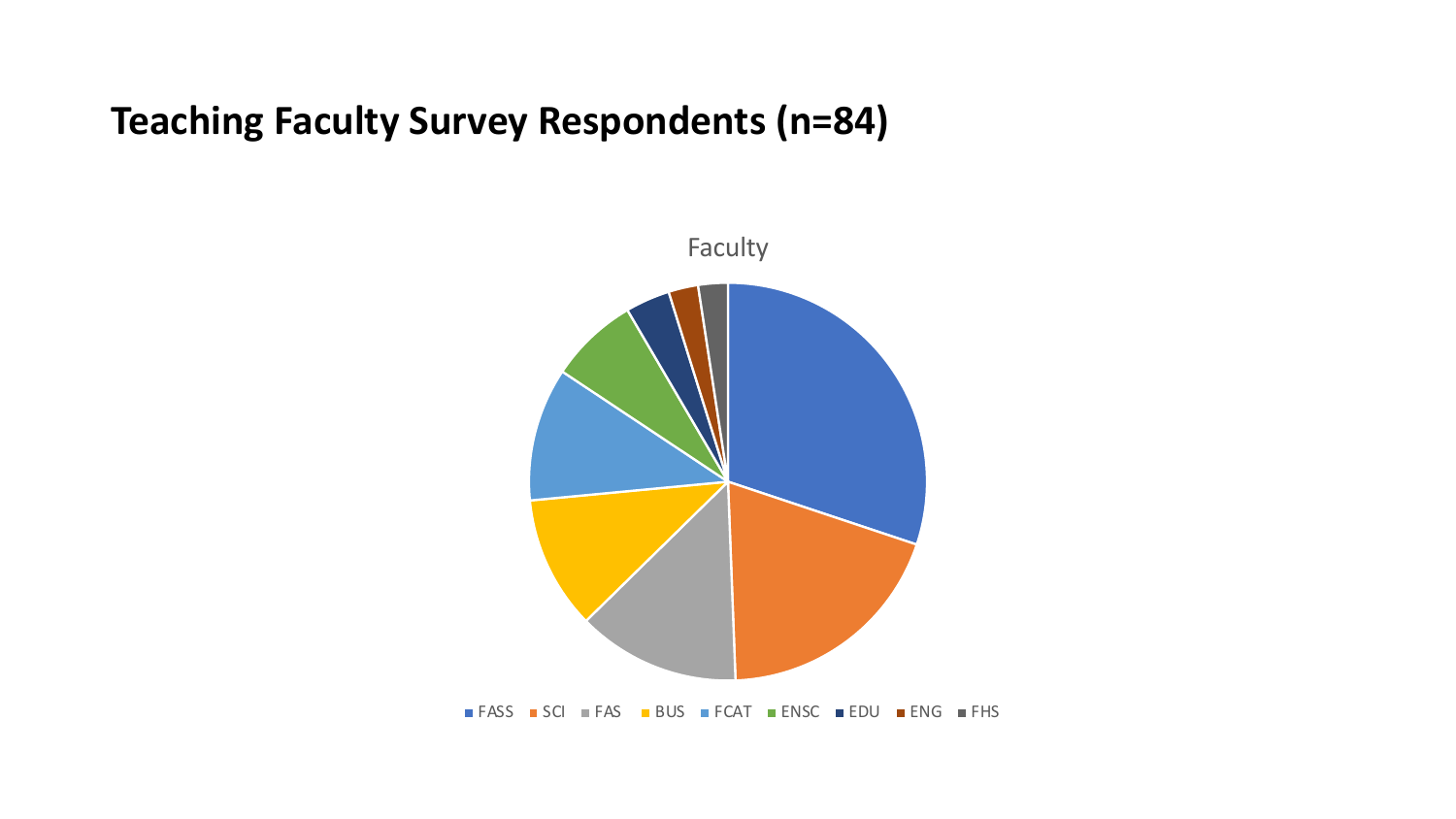#### **Rank of Teaching Faculty Survey Participants (n=84)**

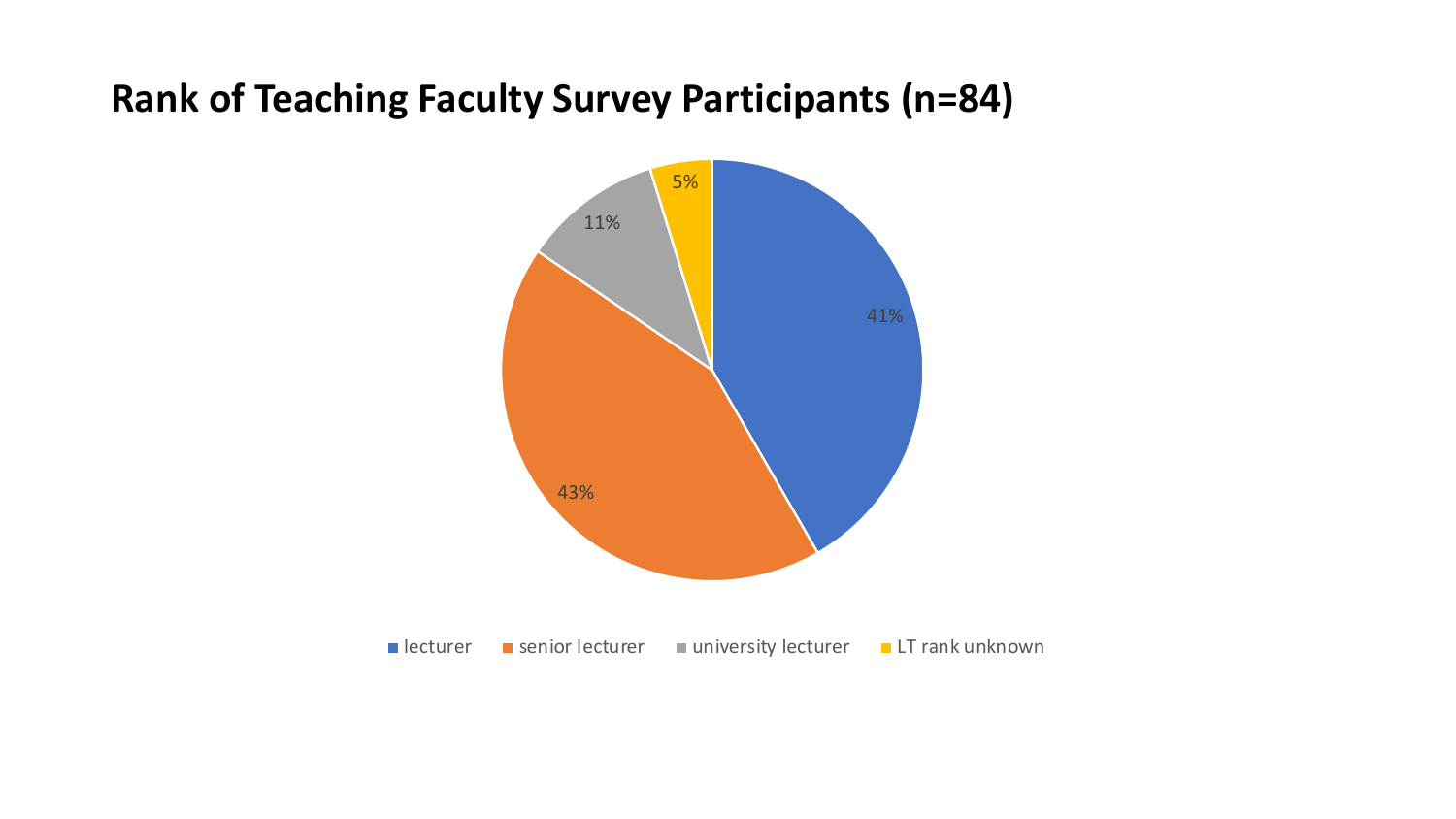#### **Status of Teaching Faculty Survey Participants (n=83)**

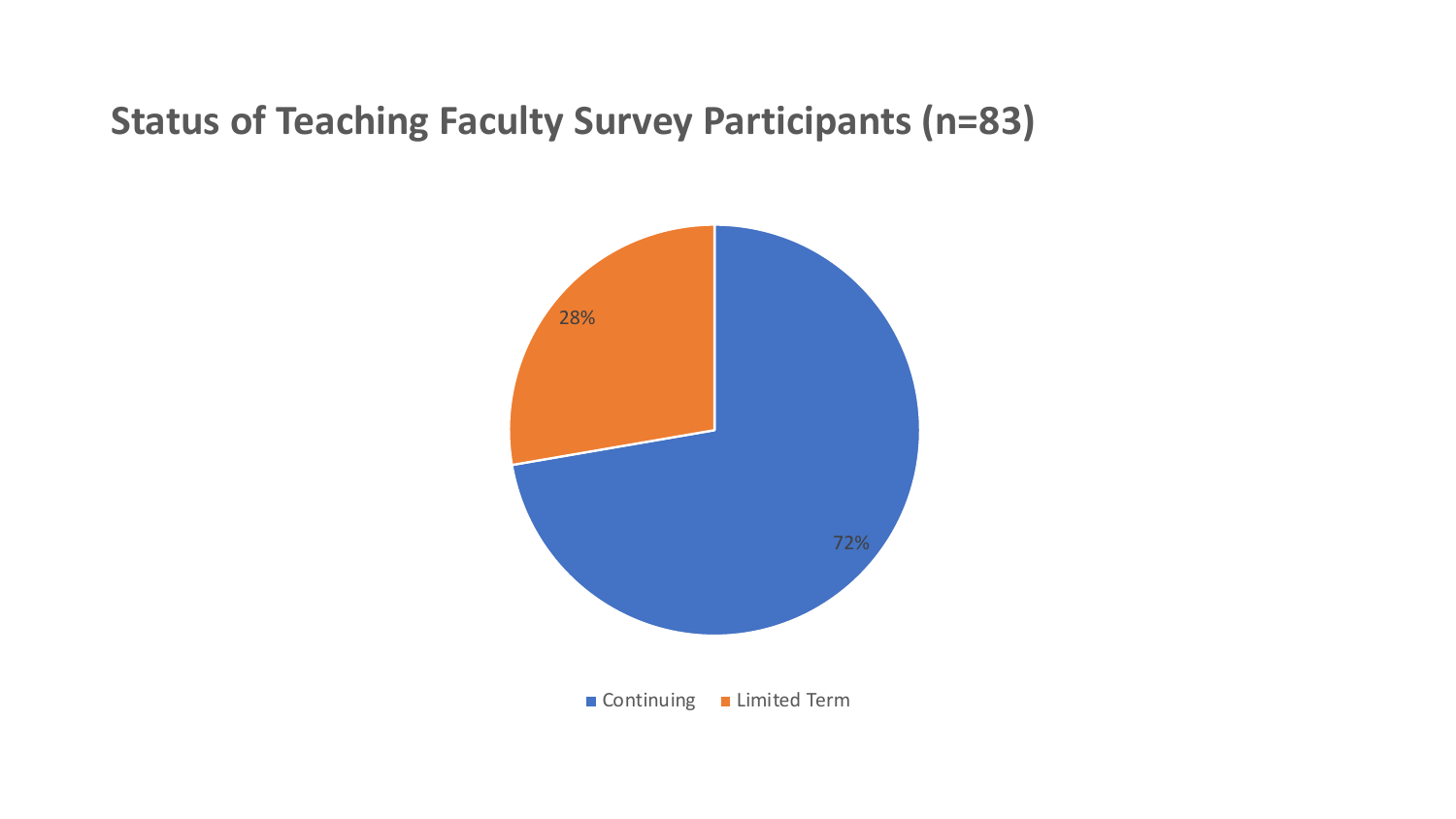#### **Reported Teaching Loads of Teaching Faculty**

There was a bimodal distribution of teaching load:

Over one third of respondents reported a teaching load of 6 courses. Over one third of respondents reported a teaching load of 8 courses. A substantial number of respondents reported a load of 4-5 courses a year.

Some respondents have lower loads due to part-time employment.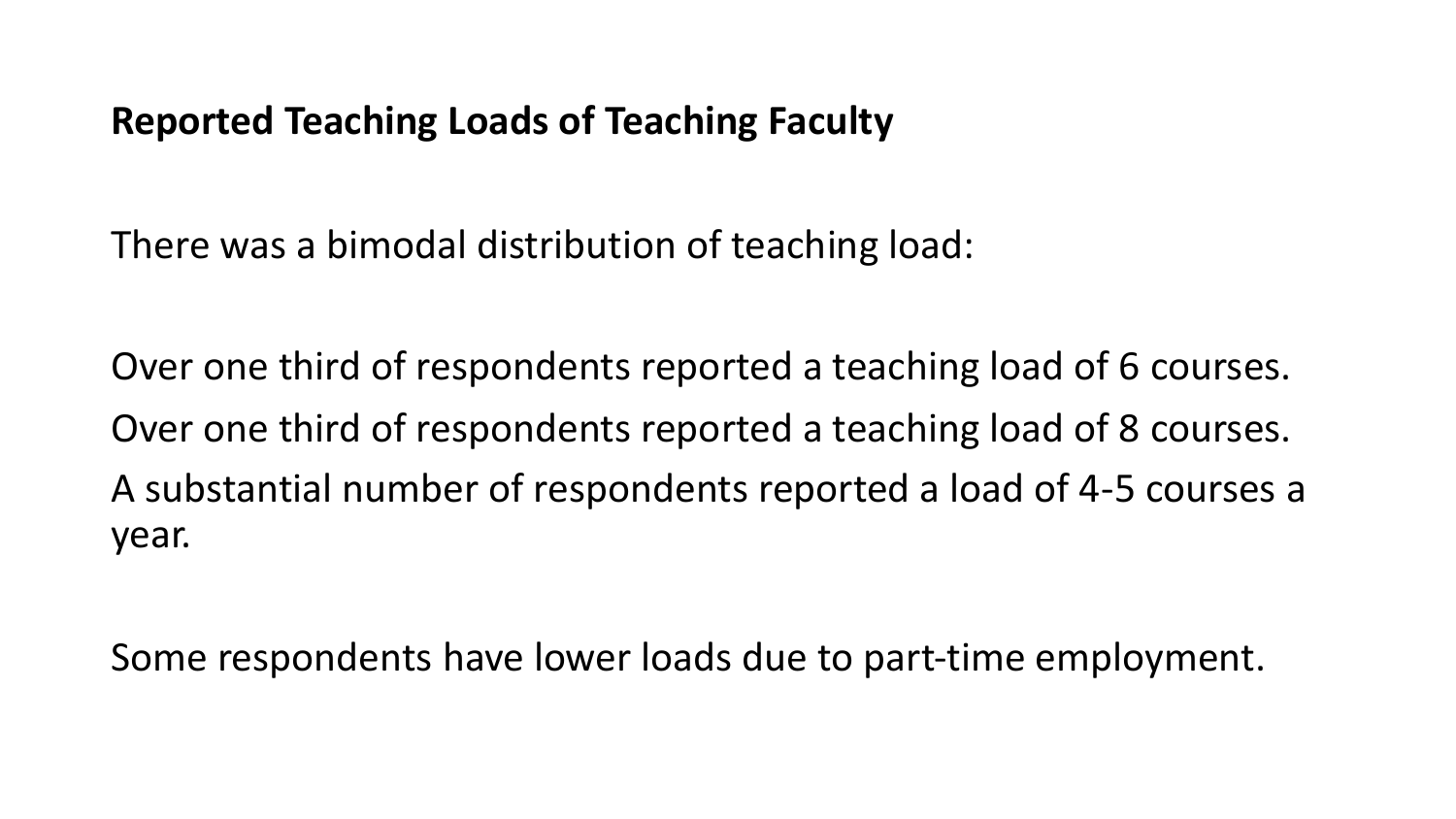## **Number of** *Different Courses* **Taught Per Year (2020-2022) By Teaching Faculty Survey Respondents (n=77)**

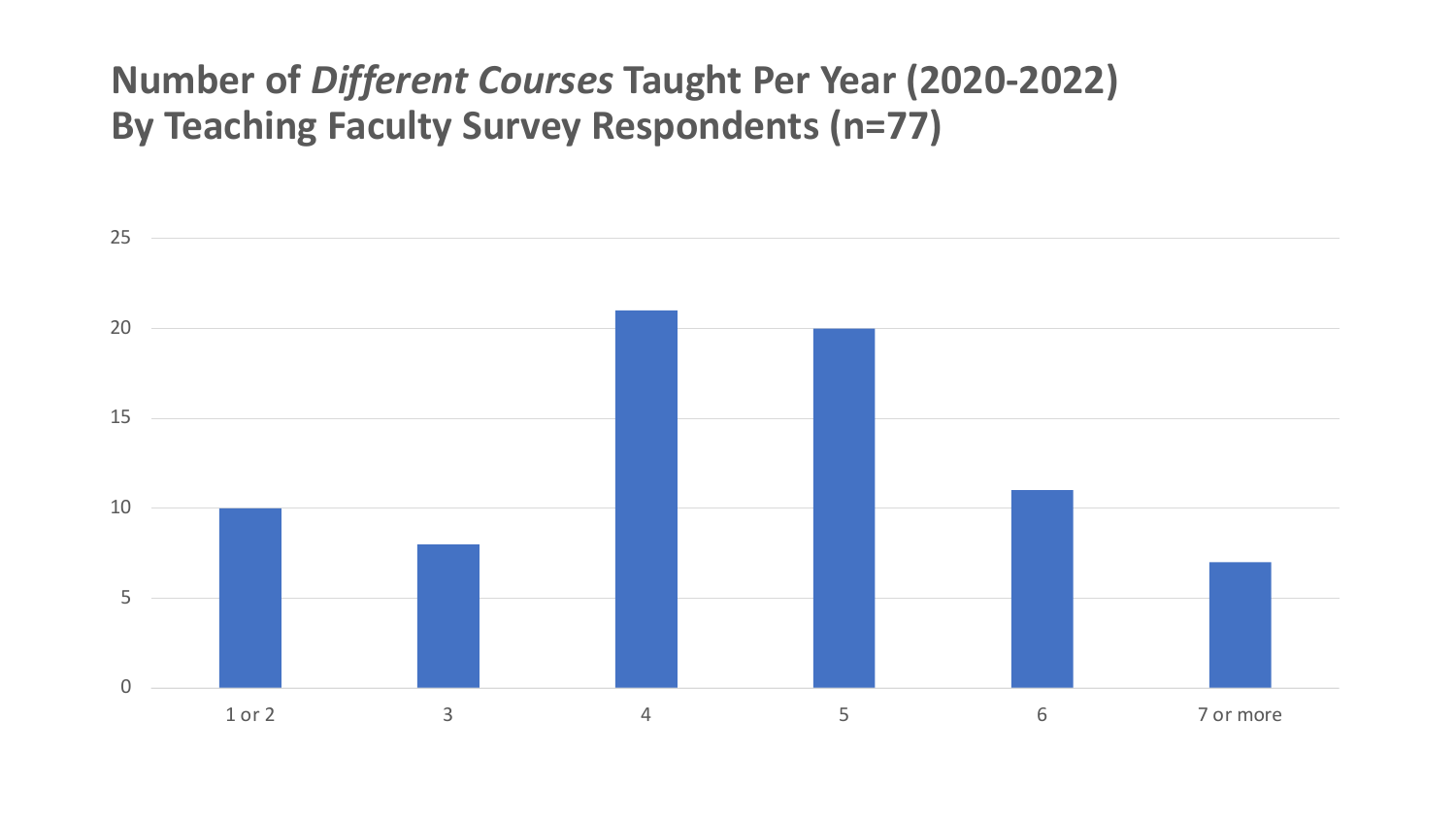## **Graduate and Undergraduate Supervision By Teaching Faculty Survey Respondents**

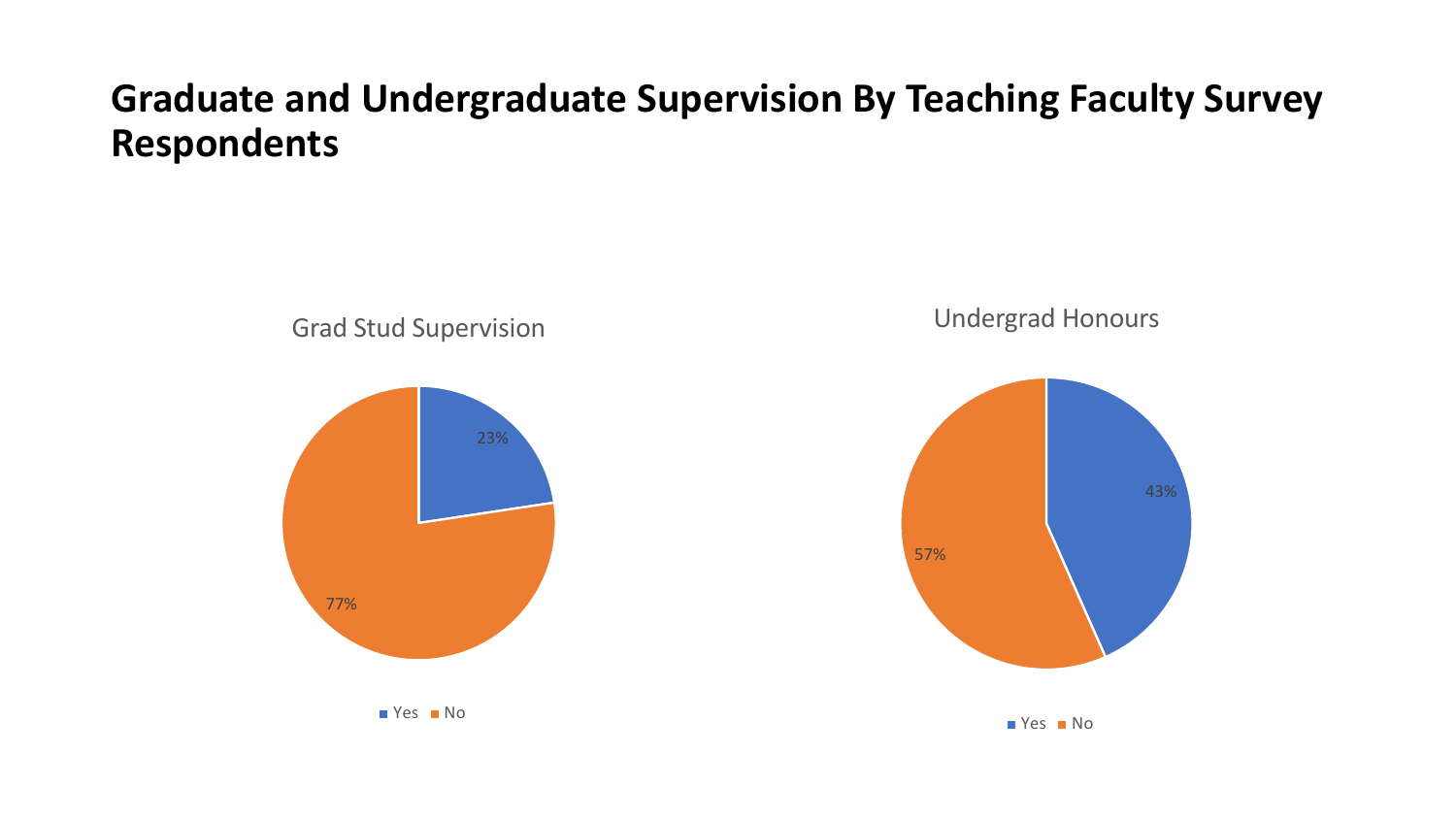#### **Other Teaching Related Work Reported By Teaching Faculty**

- Chairing thesis defences
- Comprehensive exam supervision
- TA training
- RA supervision on Teaching & Learning Development Grants
- Lab supervision and maintenance
- CAL accommodations
- Letters of recommendation for undergraduate students
- Pedagogical and technological support for students
- Student support and advising
- Course development and redevelopment (esp. in relation to online/remote/COVID)
- Liaison with community (including Indigenous communities)
- Field school supervision and analysis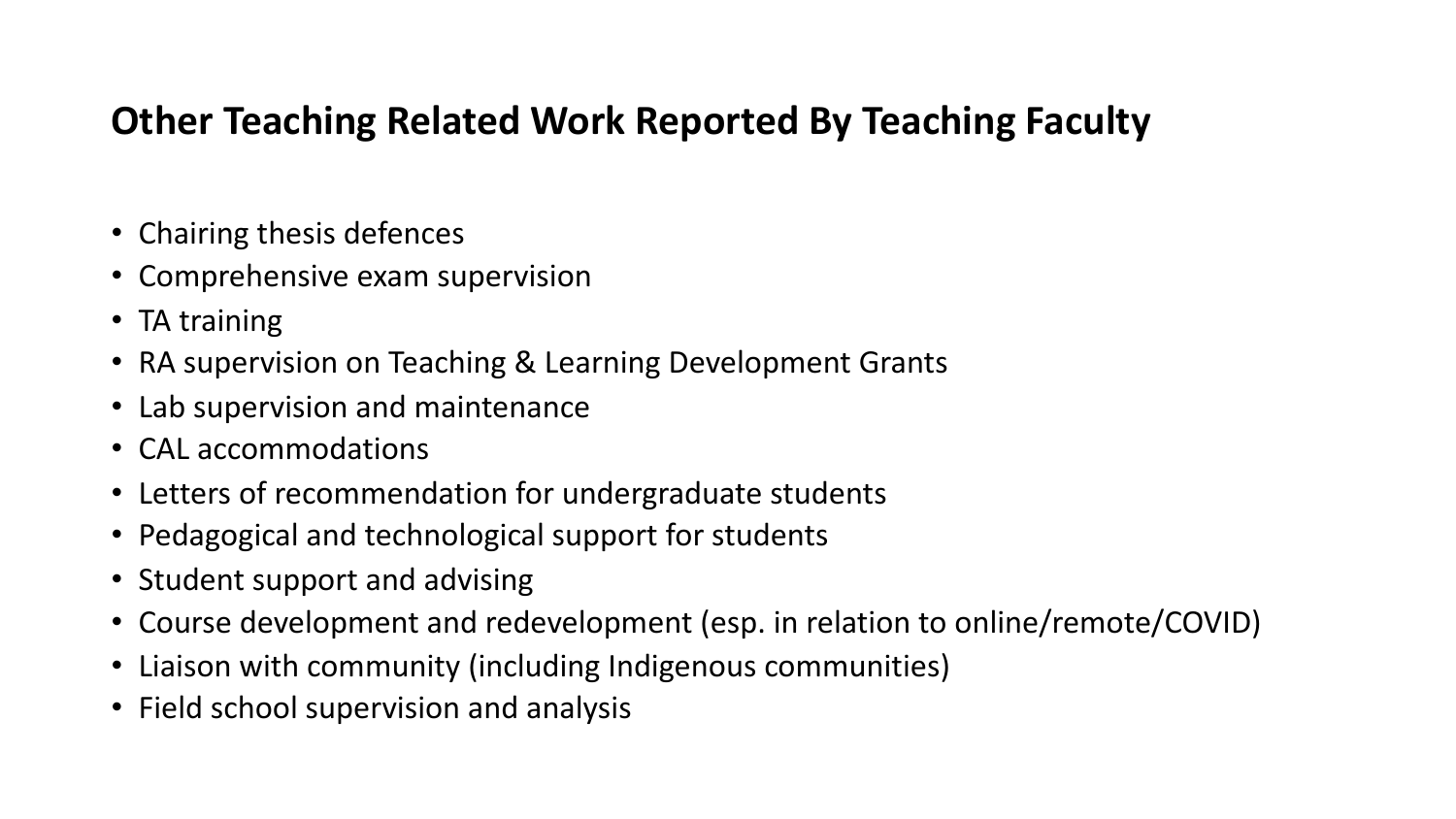#### **How Are Course Equivalencies Allocated in Your Department/Faculty?**

- "Good question. I have been trying to get that question answered for over twenty years."
- "I get two course equivalencies for departmental work: committees, grad student supervision etc, which feels more than generous…"
- "All courses are considered equal irrespective of all mitigating factors."
- "We have a complicated system of points that can accumulate to give course release. However I have never had course release from this system. According to this points system I have about 8 course releases.."
- "Unknown? I think when they \*really\* see us struggling with the workload we get given an extra teaching credit."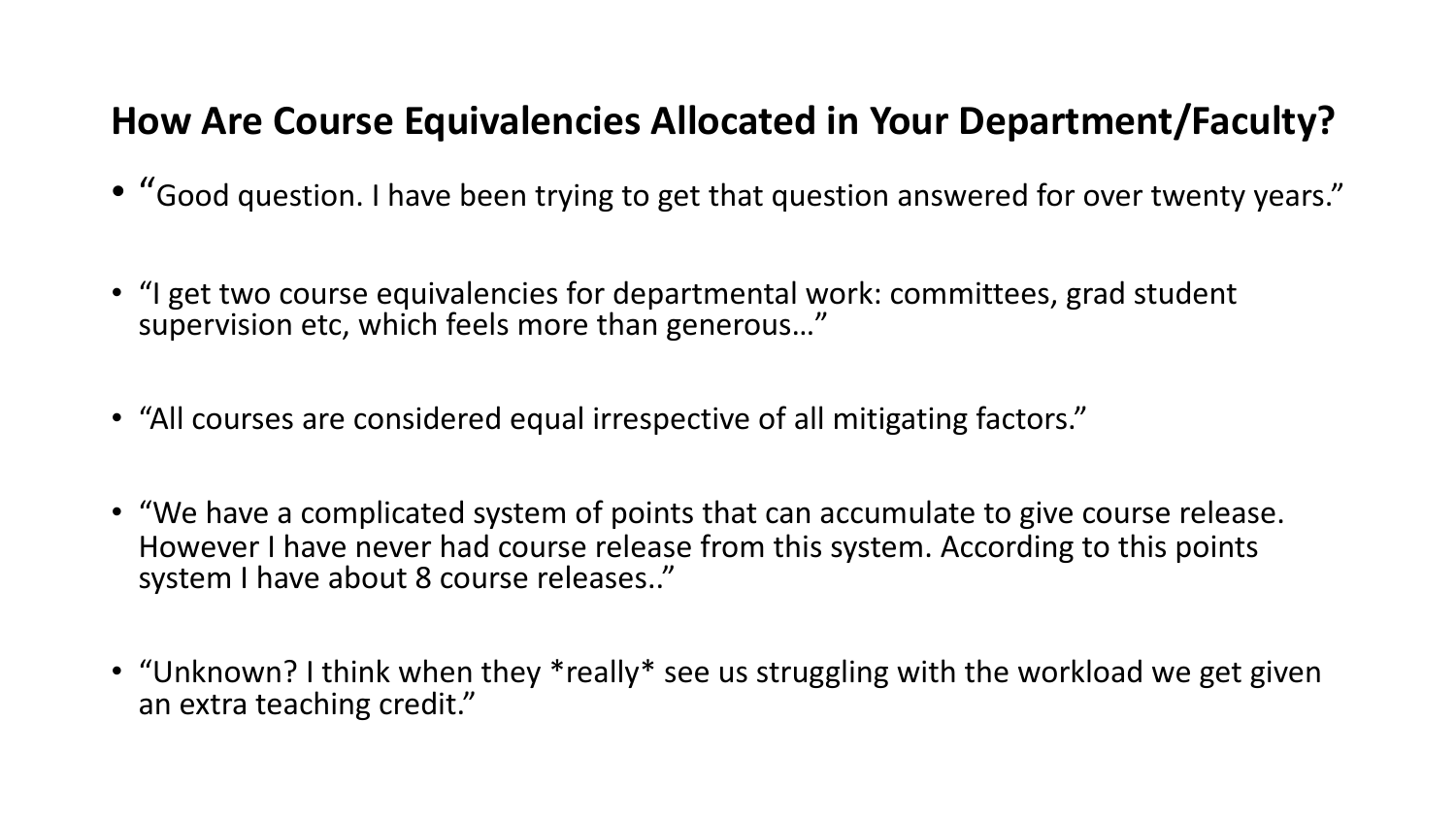# **In your opinion, what factors need to be addressed related to teaching faculty workloads in your department/faculty?**

- Course equivalencies
- Credit hours what constitutes a course
- Course preparations diversity of courses in teaching load/repeat sections
- Courses types of courses (large lecture, experiential, lab)
- Hybrid and online courses
- Class sizes
- Scheduling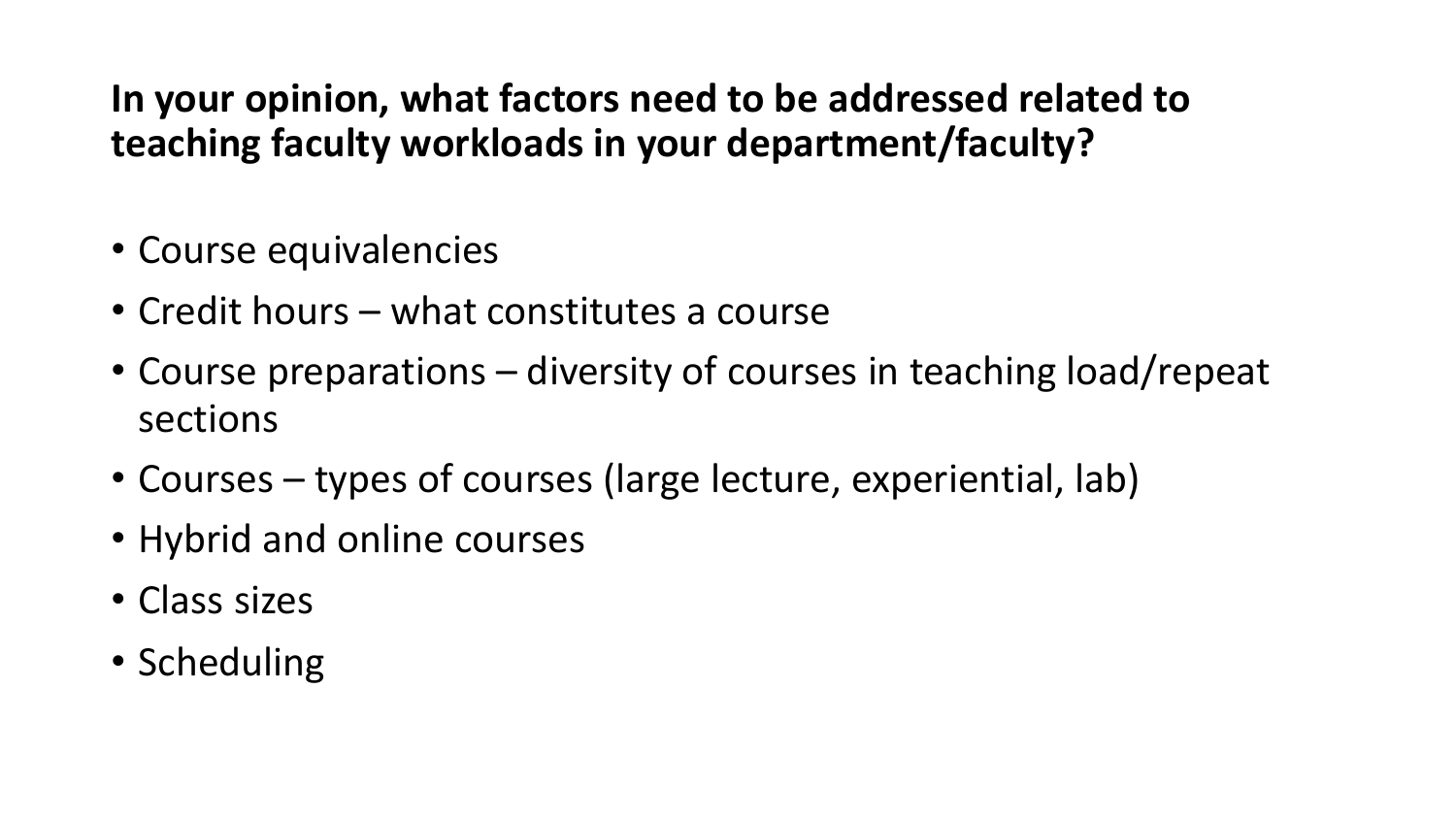# **In your opinion, what factors need to be addressed related to teaching faculty workloads in your department/faculty? …continued**

- COVID's impact on teaching faculty
- Burnout
- Time for holidays/vacation
- Time and \$\$ for professional development
- Time for course development and revision
- Burden of increased CAL accommodations
- Need for enhanced admin support
- Need for more TA base units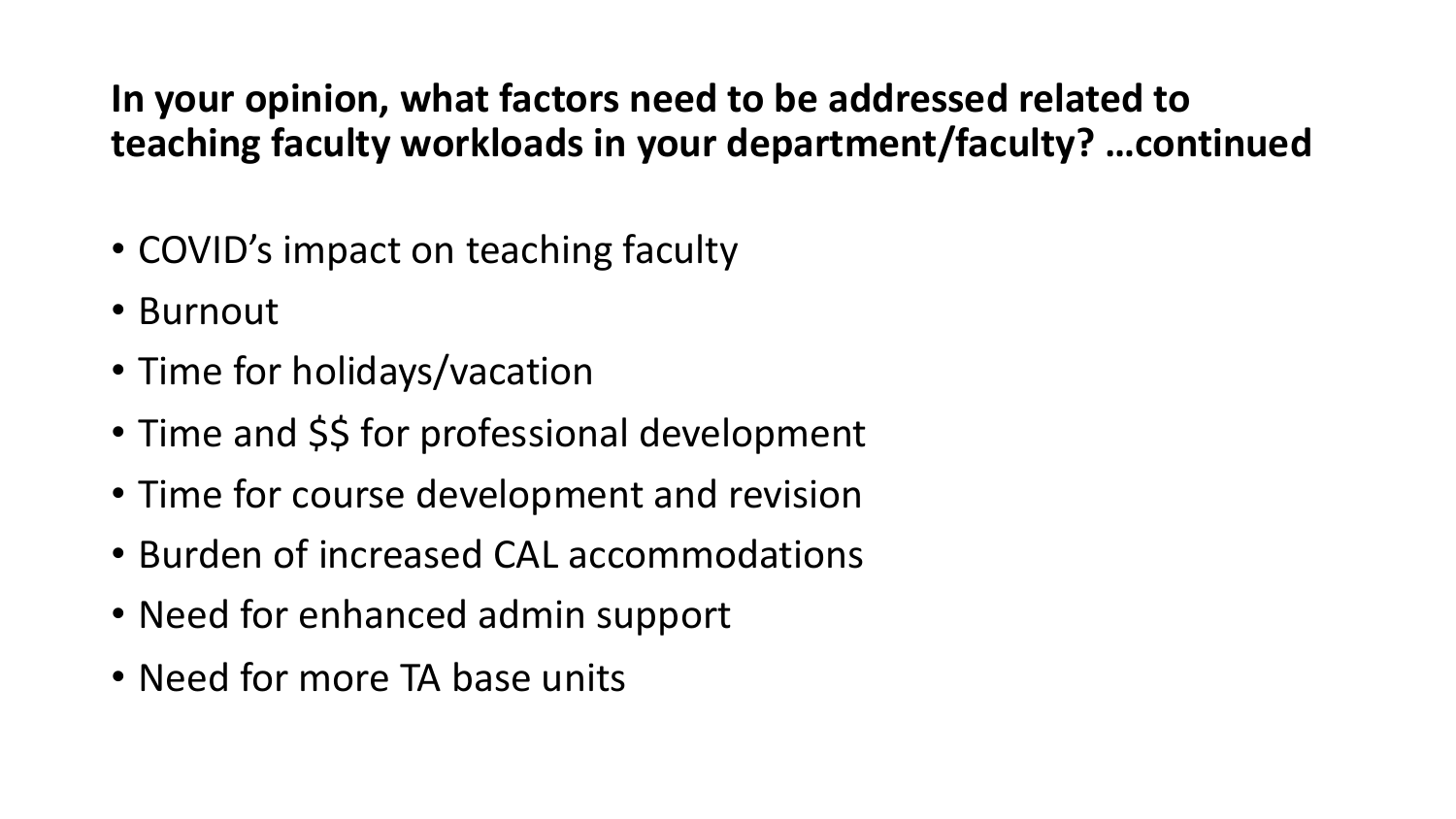# **In your opinion, what factors need to be addressed related to teaching faculty workloads in your department/faculty? …continued**

- "In a small department, we are not allowed to repeat courses during the same academic year unless it's a big service course. I don't disagree in principle but it's a huge and exhausting undertaking to teach 8 vastly different courses. Graduate supervision needs to be addressed. I'm not sure how to address the workload part of it. What I think should be easy to change - and really needs to be changed - is giving credit."
- "I am cross-appointed, and course equivalencies are counted differently in my two units. One is very good about giving them; the other basically just assigns me extra teaching. It is so infuriating/devaluing that I am considering leaving that unit."
- "How many sections it counts as one course but I teach multiple sections…"
- "The workload per course continues to increase. Specific contributors: I have spent an unprecedented amount of time dealing with IT problems this semester, the number of CAL students increases (for practical lab exams course instructors, not the CAL, schedule and run make-up exams. This can take 4 hours for a single CAL student), I have an increasing amount of admin work (Animal Care, EHS, TSSU). These are not trivial."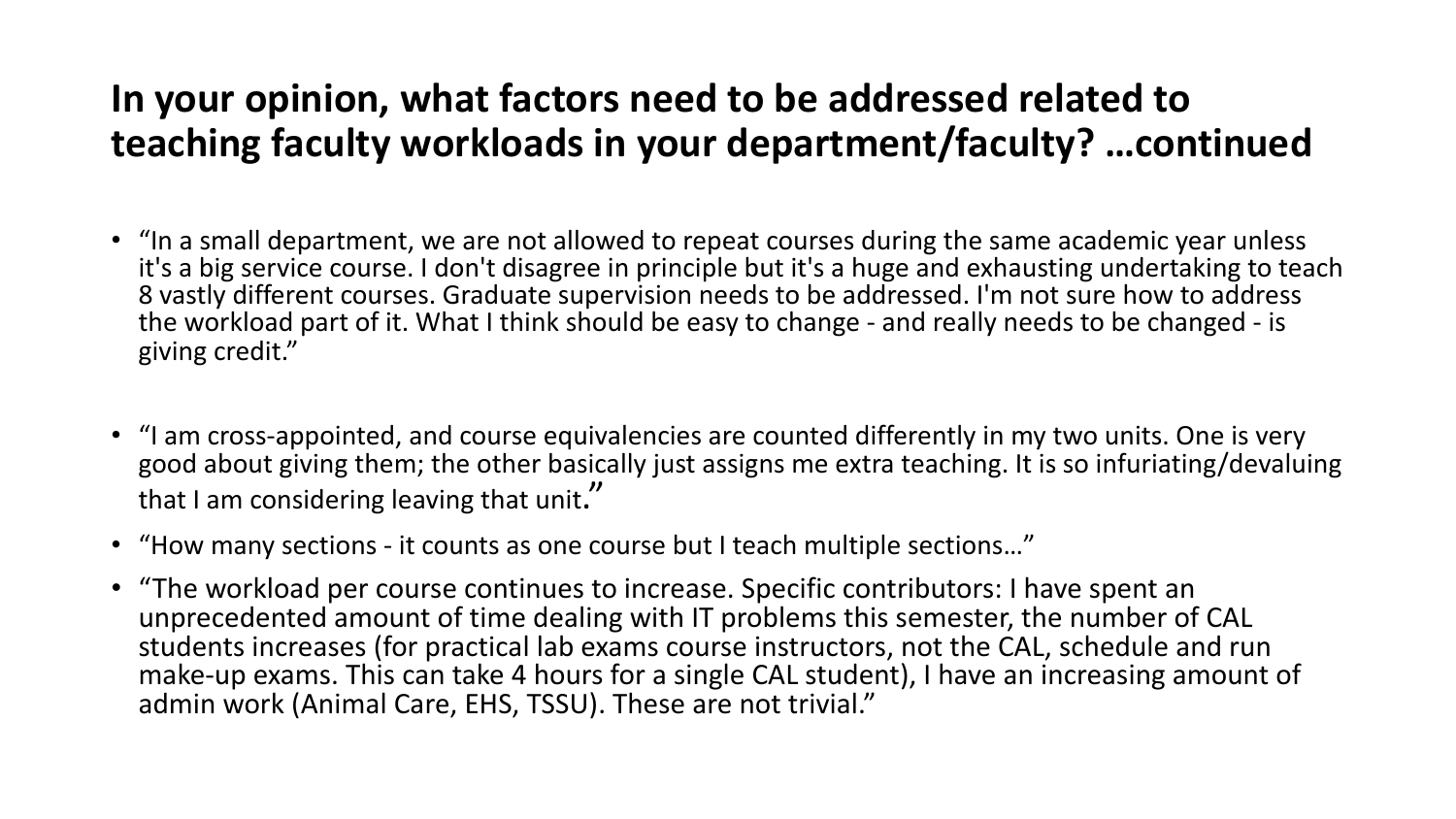# **In your opinion, what factors need to be addressed related to teaching faculty workloads in your department/faculty? …continued**

- "The semesters never end. The administrative obligations for winding down one course and starting the next such as ranking teaching assistants result in a never ending semester…"
- "Reduction in courseload; more repeated courses needed. Cuts to Departmental teaching budget have meant fewer TAs, so more grading for instructors. Mental health burdens on students have created a lot of indirect work supporting students, arranging accommodation etc."
- "Full time course load for lecturers needs to be 6 courses, not 8 per year. Otherwise we cannot really participate in the department."
- "There is a serious imbalance in the number of different courses lecturers are expected to teach, depending on which campus you are based. In Burnaby, it is common for lecturers to teach multiple sections of the same course in the same year. In Surrey, it is far more common to teach a large variety of courses and new course preps in a given year."
- "All I know is something needs to change! I'm sick of the uni admin working to make things better for students while ignoring the faculty who are burnt out and running on fumes."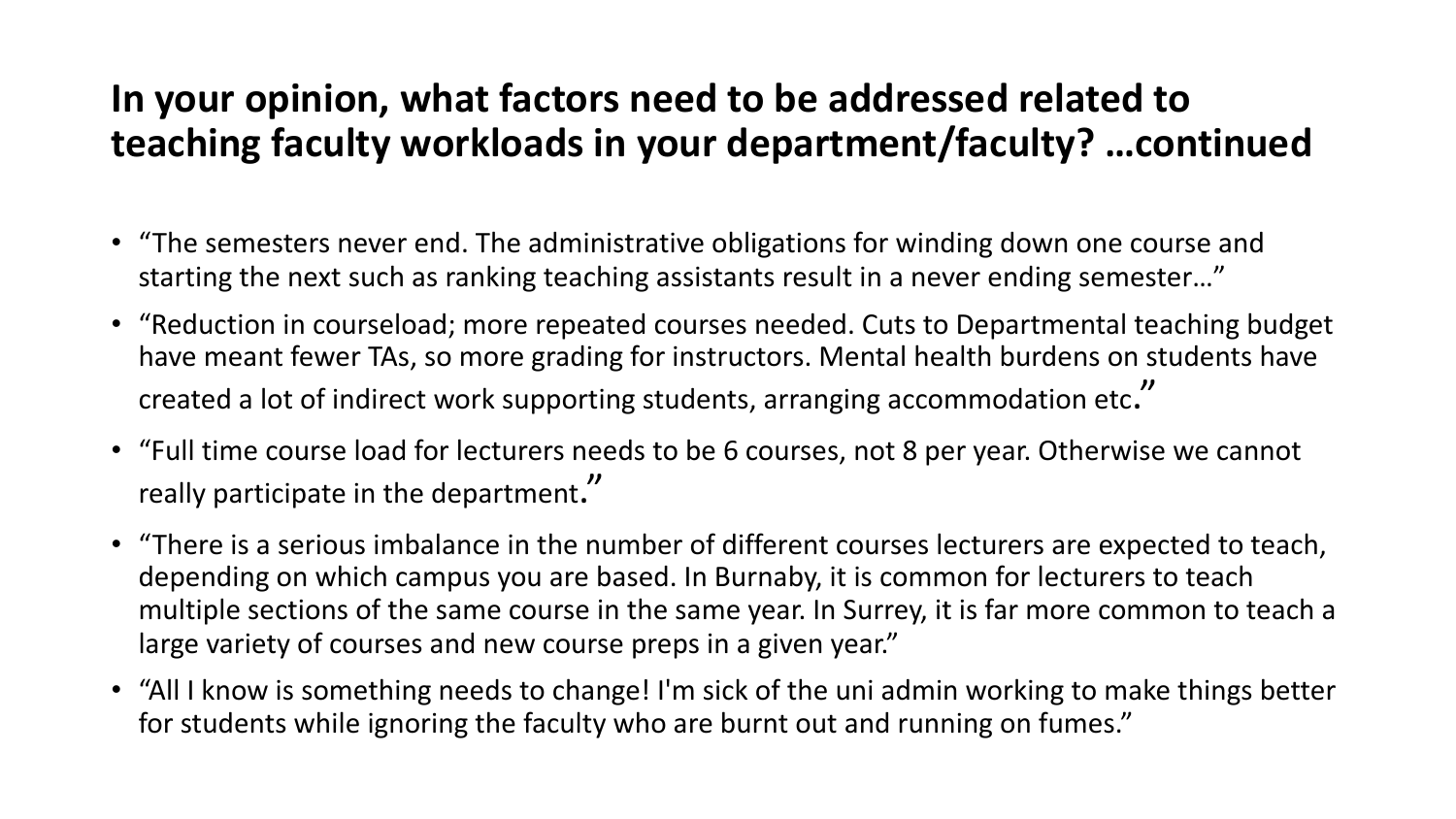# **Equity**

- "I'm finding there is a high expectation of committee/service work because I am the only female continuing teaching faculty in my Dept."
- "Thanks for administering this survey and considering how inequities persist for TF within their units and across the university."
- "It is very strange that History full time lecturers teach Six (6) for the same pay. It is not equal work for equal pay."
- "Course releases are inequitably given, and could be argued to be mostly based on the personal relationship you may have with the current director of the school. There are multiple faculty members receiving course releases for taking on minimal responsibility"
- "It's time for teaching faculty to be treated equitably across all units. The inequities both within units and across the institution ignore this reality."